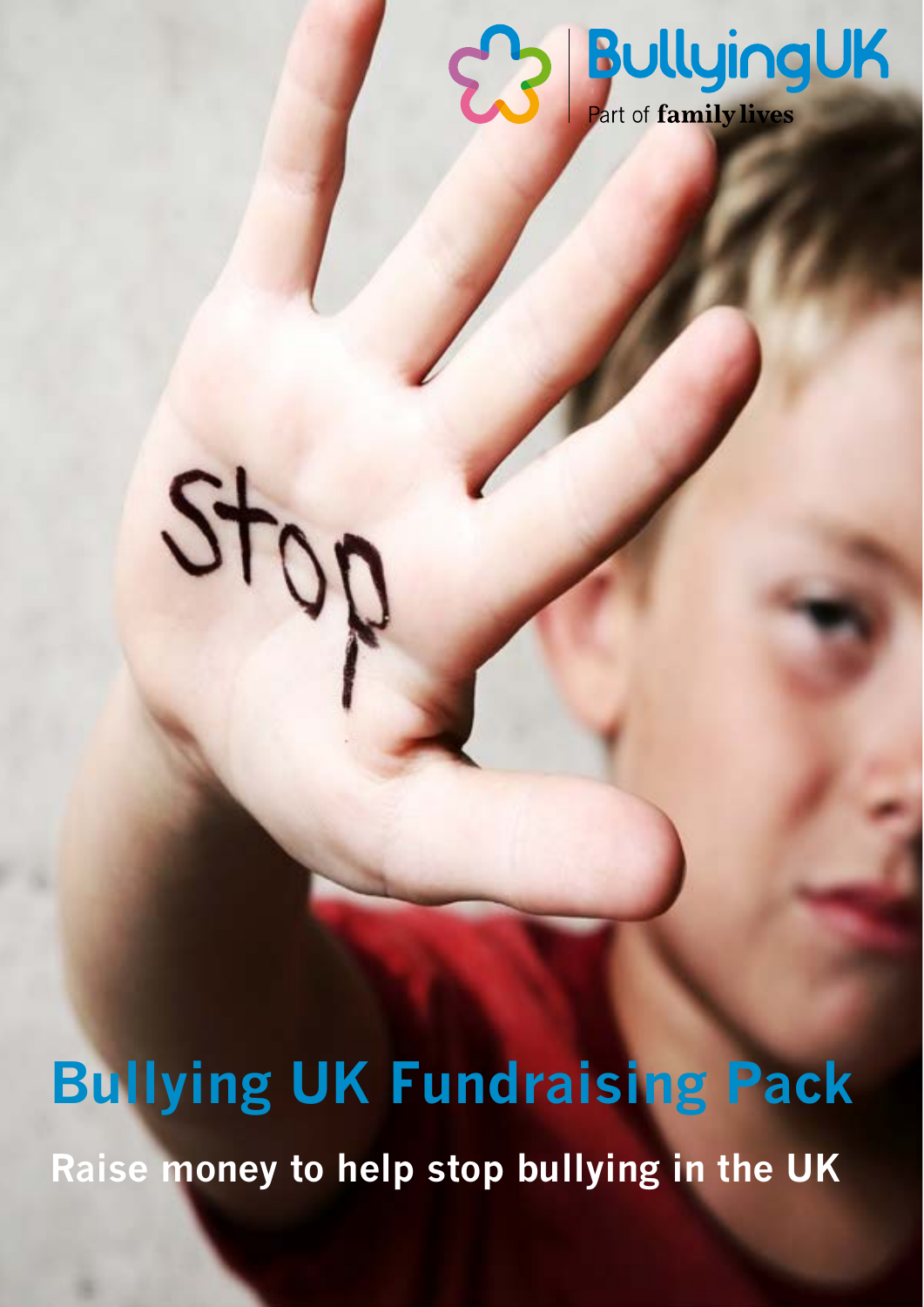Thank you for choosing to support Bullying UK. Fundraising for anti bullying is a great opportunity to get your school or organisation to promote positive messages about anti-bullying, raise awareness of the different forms of bullying, raise funds for Bullying UK and have fun at the same time.

Bullying can have a serious impact on self-esteem, education and mental health and affect someone for years to come. We provide a helpline for young people and adults, online support through our website and social media channels. We also deliver projects in schools talking and working with young people directly.

We want to show you how our work supports young people and families affected by bullying, and how the money you can raise will help.

#### *Help us to keep being there, on the phone, online, and in person.*

**£10** helps a bullied child too scared to go to school to talk to our trained advisors

This pack contains some ideas to help you raise money for us to help people who are bullied. We are very grateful for your support.

Thank you and good luck!

Fundraising Team Bullying UK



### *Thank you for supporting Bullying UK*

## *Help us support the victims of bullying*

In this pack we have included ideas for ways you can raise money to support those experiencing bullying. We're sure that there's something here for everyone, but you can always come up with your own fundraising idea too.

**£20** funds individual support sessions for ten families in distress each year

**£25** helps train a volunteer call taker so they can be there for a mum who has just found out her daughter is self-harming because she is being bullied online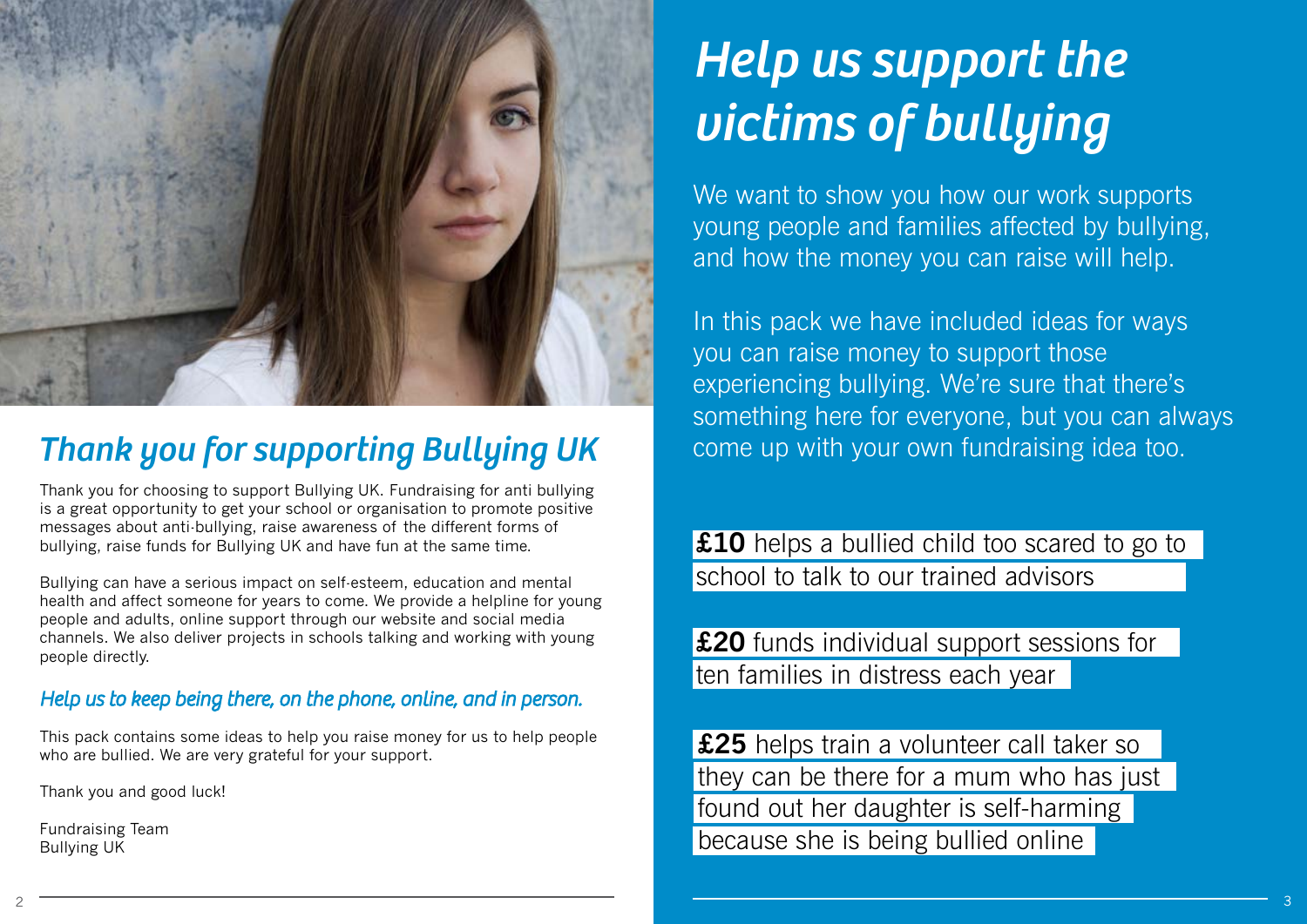

#### *2. Yummy bake off*

Get creative with the flour and eggs! Have a bake-off competition and then sell the goodies you've made. Just find a place to have your bake sale such as a classroom, workplace or even your garden, get some posters up and you're away.

#### *5. Fashion show*

Why not get creative with some old clothes and a sewing machine? Or you could see what you can make out of recyclable materials to add an extra twist to your own anti-bullying fashion show. Get your friends and family involved and make it as big or as small as you want.

**www.familylives.org.uk/get-involved/fundraise/run-for-us** and help us support people who are affected by bullying.



#### *6. Hidden talents*

You could organise your own talent contest, play or concert in aid of Bullying UK. It could be great fun and an excellent way of raising money, as well as getting some media coverage.



### **Fundraise for us**

#### *1. Run for us*

Get your running shoes on and raise money for Bullying UK. Sign up to one of the nationwide runs via our fundraising page

> Get creative- hold your own poster or poetry competition to raise money. Alternatively, you can make your own vlog with messages of help and support for those affected by bullying. We'd love to showcase them on our social media, so don't forget to send them to us too!

#### *7. Bring and buy*

Have a rummage in that cupboard full of things you no longer use and unwanted Christmas gifts.

You can turn this into treasure by running your very own jumble sale. All you need is a space to hold the sale, a few tables, and some good salespeople!



#### *8. Quiz*

Why not arrange a quiz? You can get teams together, choose team names and each person pays £1 to enter. You can ask people or local businesses to donate a prize for the winning team.

#### *9. Dance the night away*

Everyone likes to dance, so why not organise a dance for Bullying UK? You can make some posters, charge a small entry fee and even give prizes to those with the smoothest moves.

#### *10. Poster or Vlog competition*

#### *3. Come dine with me*

Get a group together and hold a dinner party over consecutive nights, with lots of fantastic food and great conversation for the perfect night in. A fantastic way of raising money and having fun!

#### *4. Sponsor me!*

Sponsored events are great fun and a good way to get motivated to do something different for a good cause. You could hop, run, be silent, dance, walk, hike or sing; the choices are endless. Find out more by visiting **www.familylives.org.uk/get-involved/fundraise/run-an-event-in-your-area/.**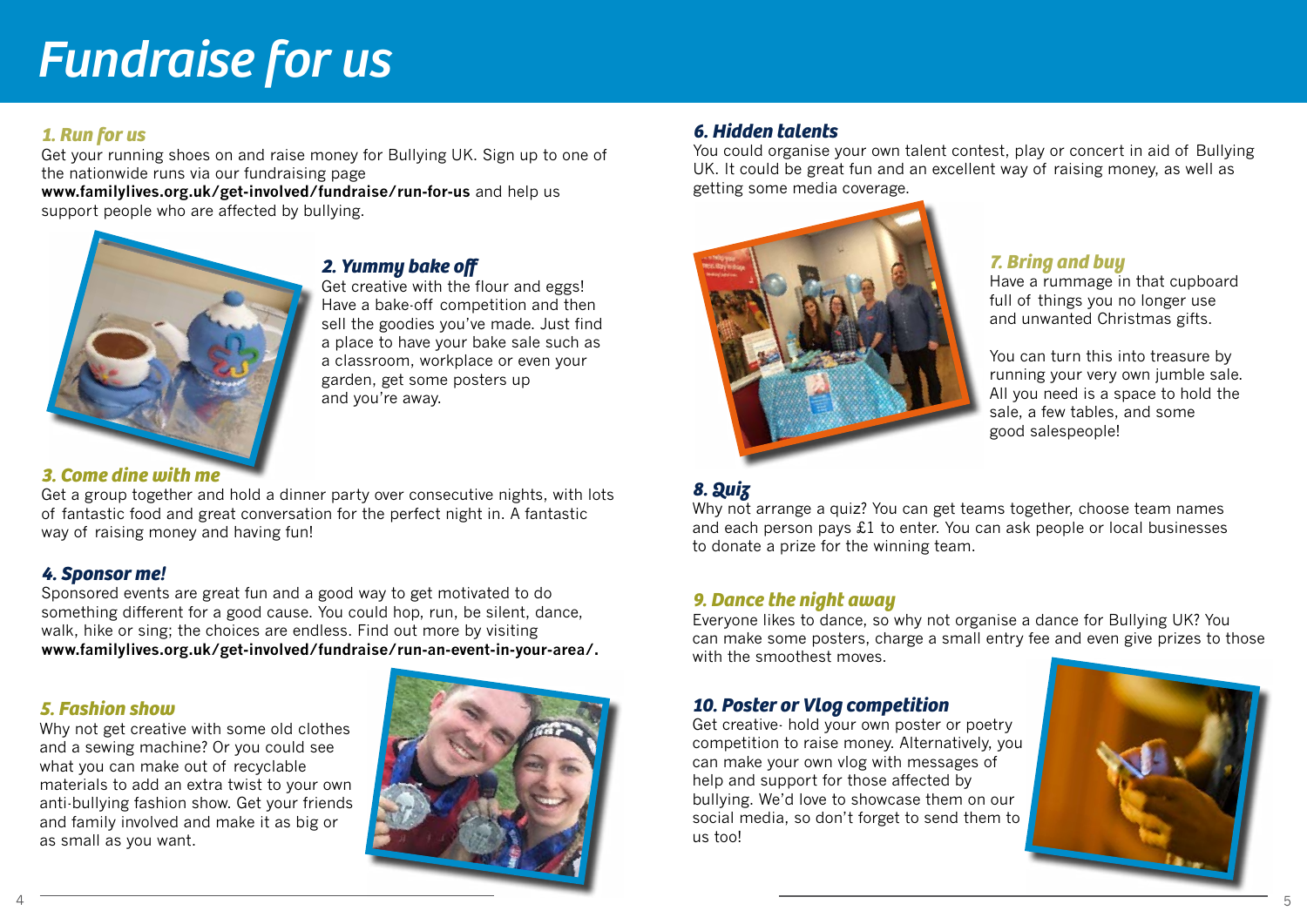have a personal story behind the event, or if any of the participants do, include them. Alternatively you can simply pick up the phone and ask to speak to the relevant person. It's never too late to talk to the press, and remember that you can still contact them again afterwards with photographs and to tell them how it went.

#### *How to collect money*

If you took part in a sponsored event, some people prefer to sponsor you once you've completed it, so make sure you let everyone know all about how well you did! Don't be afraid to give those who promised to sponsor you a gentle reminder.

 $\bullet$  If you've collected offline funds please try and send these in no later than two

Remember to say thank you to everyone who sponsored you, or who helped you organise your fundraising event, and let people know how much money you raised.

#### *Sending us your money*

- Make sure you let us know your name and the event you took part in when sending in your funds so we know who to thank. If you'd like us to thank a group by name then please let us know.
- Please make cheques out to Family Lives and send to this address: **Bullying UK, part of Family Lives, 15-17 The Broadway, Hatfield,**
- **Hertfordshire, AL9 5HZ**
- Please do not send cash.
- You can also make a donation over the phone by credit or debit card if you need to. Please call us on **020 7553 3086**.

Anything you've raised online through **BT My Donate** will automatically be transferred to us so you won't need to do anything there.

months after your fundraising event. Please remember to send in any sponsorship forms with the donations so we can claim the Gift Aid.

#### *Share your story*

Gift Aid provides donors with the opportunity to increase the value of their donations if they're a UK Taxpayer and live in the UK. Gift Aid allows us to claim an extra 25 pence for every pound which is raised with no extra cost to either the sponsor or the fundraiser. So for example, if you raise £1, with Gift Aid this is worth around £1.25 to Bullying UK. People can sign up for us to claim Gift Aid on their donations by ticking the box on the sponsorship form and including their full name and address. Donation sites will collect any Gift Aid for Bullying UK. If you have any questions about Gift Aid, please get in touch

If you'd like to share your story and help inspire other fundraisers, please send your stories, quotes and photos to

**bullyinguk@familylives.org.uk** We'd love to use these in our future newsletters, social media channels and on our website. You could also add your story to your school's website, post it on your blog and share on social media.

#### *Sponsorship form*

There is a sponsorship form on pages 9 and 10 which you can use to collect donations from your friends and family. Just photocopy it or print out again if you need more.

#### *Fundraising online*

It's easy to fundraise online using **BT My Donate**, **Just Giving or Virgin Money Giving** which are websites that allow you to set up your personal fundraising page to collect donations for your fundraising activity to give to Bullying UK, part of Family Lives. They are simple to set up and you can add your own story, pictures and videos to your page to make it your own. Once it is set up your friends and family can donate their money without you having to collect it later. It's also easy for people to add Gift Aid this way.

#### *Gift Aid*

#### *Make your event stand out*

Try to make your event stand out whether it's in an email or on your online fundraising page. Give them lots of information about your event, such as

location and time, and also why you are raising money for Bullying UK, and use photos to get people interested. Tell the story of why you're raising money for Bullying UK and explain who we are. You can find information on our website **www.bullying.co.uk**. Design some promotional materials such as flyers, leaflets and posters to advertise your event. You can use our posters at the end of this pack or make your own.

#### *Contact your local media*

Your local media is a great place to contact about your fundraising event. Local newspapers, radio stations and TV are always looking for stories about local people. Have a look in your local newspapers for examples of other fundraisers. Here are a few tips about what they might be looking for:

- $\bullet$  Local media will like a story which is original and interesting so think how you can make your event stand out.
- If you have an interesting story about why you have chosed to raise money for Bullying UK they will be more likely to accept it. But please remember that you may be asked to talk about your personal background when discussing your event. If you, or the people you're close to aren't comfortable with this and you're having concerns, you can always talk to our press team about what to expect.
- $\bullet$  Pictures local media like a good photo.

The best way to inform your local media about your fundraising event is to send them a press release. We recommend doing this at least seven days before it takes place. Include information such as what the event is, how much you're trying to raise for Bullying UK, where and when it will take place and who is doing it and why. If you

### *Your event*



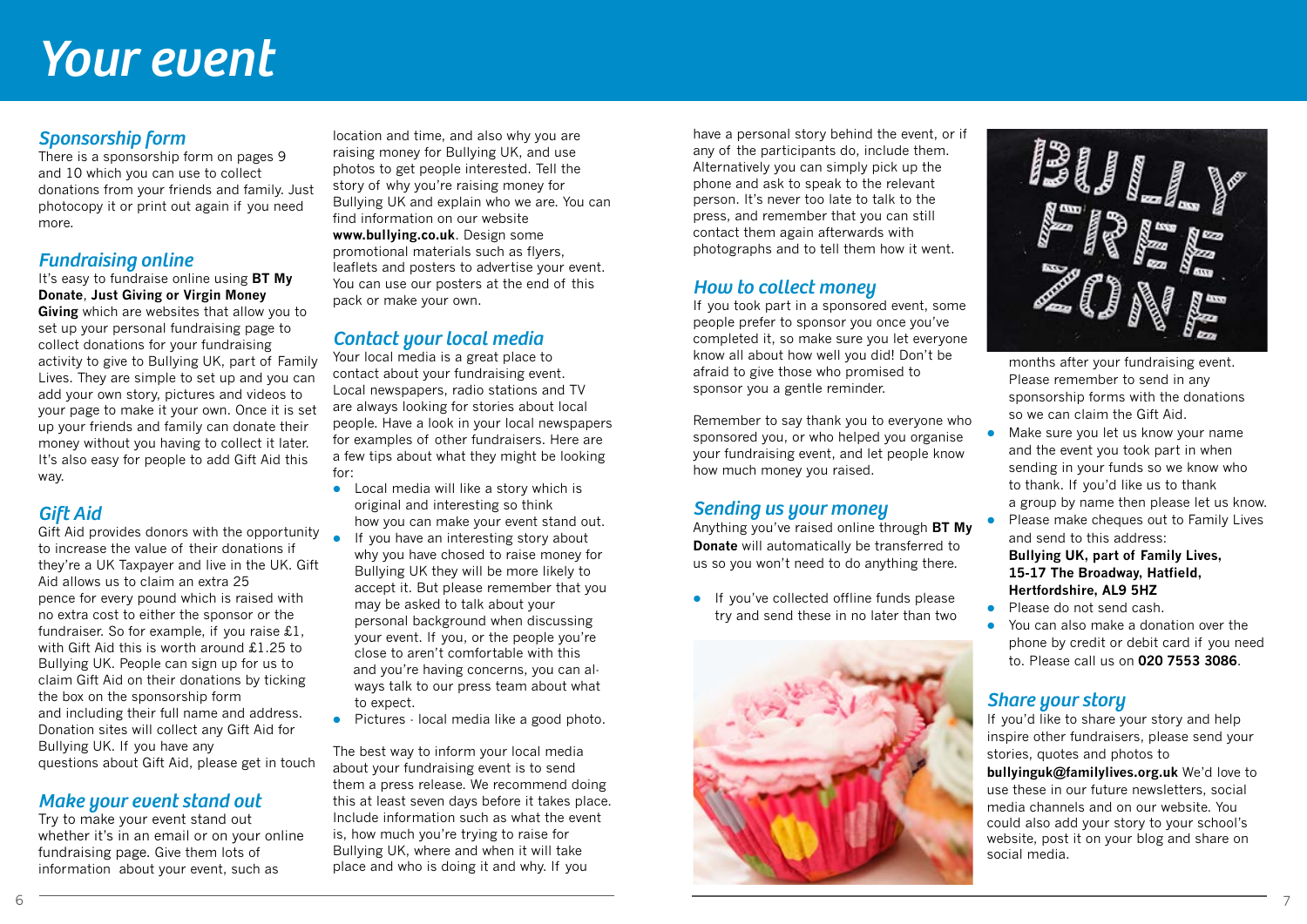| <b>Full Name</b> | <b>Home Address</b><br>Please provide your full home address and<br>postcode otherwise we cannot collect Gift Aid | Postcode   Amount |                                     | Gift<br>Aid | Opt<br>$in*$<br>See be |
|------------------|-------------------------------------------------------------------------------------------------------------------|-------------------|-------------------------------------|-------------|------------------------|
|                  |                                                                                                                   |                   |                                     |             |                        |
|                  |                                                                                                                   |                   |                                     |             |                        |
|                  |                                                                                                                   |                   |                                     |             |                        |
|                  |                                                                                                                   |                   |                                     |             |                        |
|                  |                                                                                                                   |                   |                                     |             |                        |
|                  |                                                                                                                   |                   |                                     |             |                        |
|                  |                                                                                                                   |                   |                                     |             |                        |
|                  |                                                                                                                   |                   |                                     |             |                        |
|                  |                                                                                                                   |                   |                                     |             |                        |
|                  |                                                                                                                   |                   |                                     |             |                        |
|                  |                                                                                                                   |                   |                                     |             |                        |
|                  | <b>ONLINE SPONSORSHIP:</b> Why not log on to BT My Donate and create an online                                    |                   | $C_{11}$ $L_{21}$ $L_{31}$ $L_{41}$ |             |                        |

### **Sponsorship form**

## Checklist S<sub>2</sub> BullyingUK

- o *Let us know about your fundraising event, when it is and where it will take place, email us at bullyinguk@familylives.org.uk.*
- o *Make a fundraising plan of who you will ask and how much you think you can make from your event.*
- o *Set up your online fundraising page - see page 6 of this pack for more information.*
- o *Contact your local media. See page 6 of this pack for tips and advice.*
- o *Promote your fundraising page on Facebook, Twitter, email, posters and any other way you can think of. You can connect with us on our Twitter and Facebook pages too using @BullyingUK.*
- o *Collect offline sponsorship and complete the sponsorship form included with this pack.*
- o *Thank all your donors for every donation. Let them know how your event went and how their donation will help Bullying UK.*
- o*Send in your money.*
- o *When using our logo on promotional materials or posting on social media about your fundraising, ensure you state you are "fundraising in aid of Bullying UK, part of Family Lives".*
- o *Email us at bullyinguk@familylives.org.uk and let us know how your event went and any photos from the day.*

**ONLINE SPONSORSHIP:** Why not log on to **BT My Donate** and create an online sponsorship page - it's free and simple to use.

### *Thank you!*



**Helpline 0808 800 2222 www.bullying.co.uk**

| s and<br><b>Gift Aid</b> | Postcode   Amount |                 | Gift<br>Aid | Opt<br>in*<br>See below |
|--------------------------|-------------------|-----------------|-------------|-------------------------|
|                          |                   |                 |             |                         |
|                          |                   |                 |             |                         |
|                          |                   |                 |             |                         |
|                          |                   |                 |             |                         |
|                          |                   |                 |             |                         |
|                          |                   |                 |             |                         |
|                          |                   |                 |             |                         |
|                          |                   |                 |             |                         |
|                          |                   |                 |             |                         |
|                          |                   |                 |             |                         |
|                          |                   |                 |             |                         |
| hline                    |                   | <b>Subtotal</b> | £           |                         |

\* Opt in - Family Lives would like to hold your details in order to contact you about our fundraising, campaigning and services for families. If you would be happy for us to use your details in this way please tick the last box in the table above. Please see our Privacy Policy for information www.familylives.org.uk/ privacy/

If you need more copies of this form, please photocopy it before filling it in, or print another copy

Do you pay tax? If so your gift will be worth a quarter more to us - at no extra cost to you. All you have to do is tick the box below, and the tax office will give 25p for every pound you give. I am a UK taxpayer and I would like Family Lives to claim Gift Aid on my donation below. I understand that I must pay an amount of Income Tax and/or Capital Gains Tax for each tax year (6 April one year to 5 April the next) that is at least equal to the amount of tax that Family Lives will reclaim on my gifts.

A donation is worth more with giftaid

giftaid it

Family Lives is registered as a company limited by guarantee in England and Wales No. 3817762. Registered charity No.1077722. Registered office: 15-17 The Broadway, Hatfield, Hertfordshire, AL9 5HZ. www.familylives.org.uk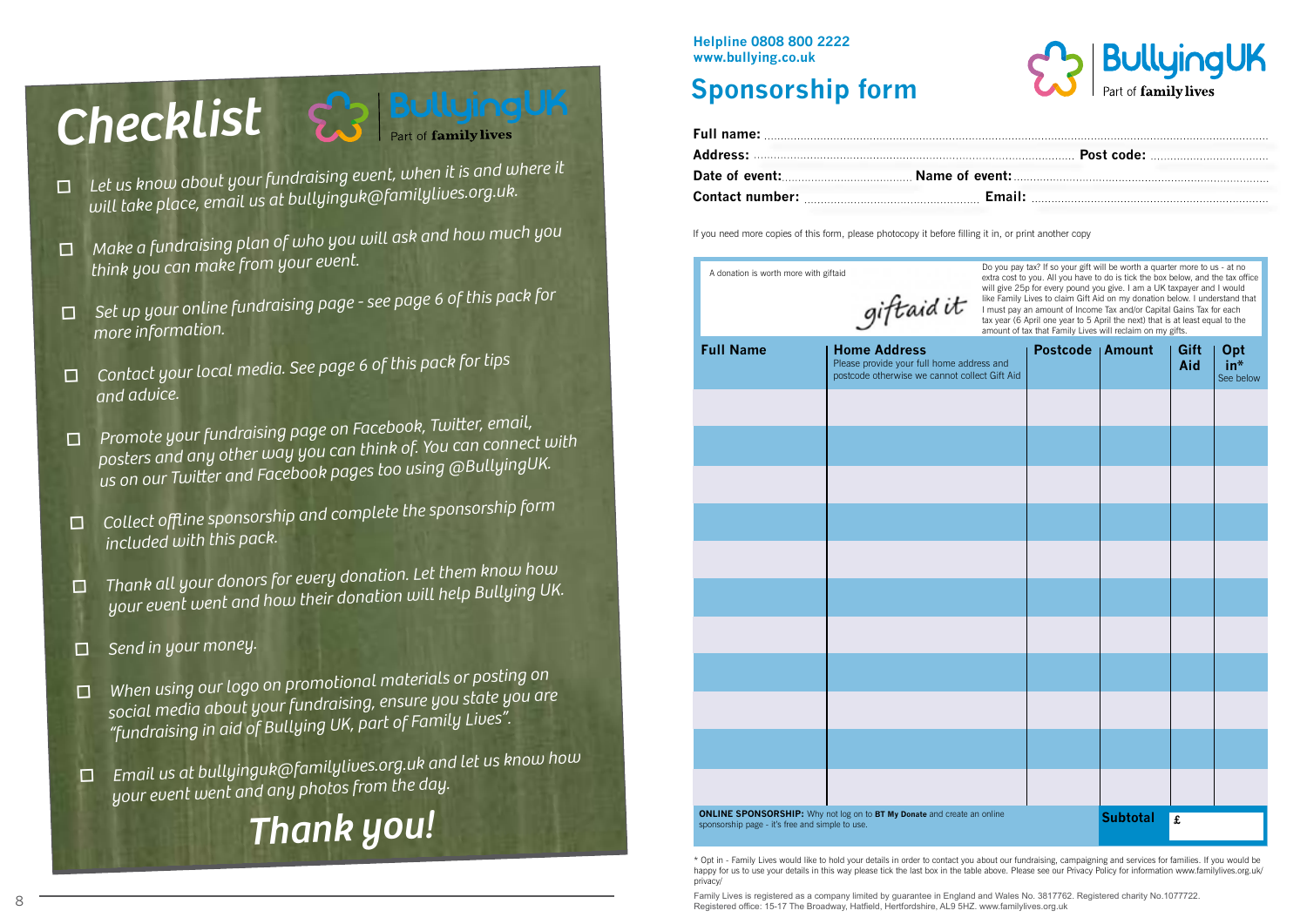| <b>Full Name</b>                                                                                                                  | <b>Home Address</b><br>Please provide your full address and postcode<br>otherwise we cannot collect Gift Aid | <b>Postcode Amount</b> |              | Gift<br>Aid | Opt<br>out*<br>See below |
|-----------------------------------------------------------------------------------------------------------------------------------|--------------------------------------------------------------------------------------------------------------|------------------------|--------------|-------------|--------------------------|
|                                                                                                                                   |                                                                                                              |                        |              |             |                          |
|                                                                                                                                   |                                                                                                              |                        |              |             |                          |
|                                                                                                                                   |                                                                                                              |                        |              |             |                          |
|                                                                                                                                   |                                                                                                              |                        |              |             |                          |
|                                                                                                                                   |                                                                                                              |                        |              |             |                          |
|                                                                                                                                   |                                                                                                              |                        |              |             |                          |
|                                                                                                                                   |                                                                                                              |                        |              |             |                          |
|                                                                                                                                   |                                                                                                              |                        |              |             |                          |
|                                                                                                                                   |                                                                                                              |                        |              |             |                          |
|                                                                                                                                   |                                                                                                              |                        |              |             |                          |
|                                                                                                                                   |                                                                                                              |                        |              |             |                          |
|                                                                                                                                   |                                                                                                              |                        |              |             |                          |
|                                                                                                                                   |                                                                                                              |                        |              |             |                          |
| <b>ONLINE SPONSORSHIP:</b> Why not log on to BT My Donate and create an online<br>sponsorship page - it's free and simple to use. |                                                                                                              |                        | <b>Total</b> | £           |                          |
| Thank you for your support                                                                                                        |                                                                                                              |                        |              |             |                          |

Gift Aid It - Please see our statement about Gift Aid overleaf

Please return your completed form and sponsorship received to the address below. (Please ensure that your name, postcode and event name is written on the back of all cheques)

Total amount sent: **Date sent: Date sent: Date sent:** 

\* Opt in - Family Lives would like to hold your details in order to contact you about our fundraising, campaigning and services for families. If you would prefer us not to use your details in this way please tick the last box in the table above. Please see our Privacy Policy for information www.familylives.org. uk/privacy/

£25 helps train a volunteer to support those affected by bullying.

Family Lives is registered as a company limited by guarantee in England and Wales No. 3817762. Registered charity No.1077722. Registered office: 15-17 The Broadway, Hatfield, Hertfordshire, AL9 5HZ. www.familylives.org.uk

## **Sponsorship form contd & Rullying UK Non-uniform Day! To raise money for BullyingUK** Part of family lives

### **Sponsorship form contd**

### **Helpline 0808 800 2222**

## **Date: Donation:**

### **Helpline 0808 800 2222 www.bullying.co.uk**

## **£10** helps a bullied child too scared to go to



school to talk to our trained advisors.

Family Lives is registered as a company limited by guarantee in England and Wales No. 3817762. Registered charity No.1077722. Registered office: 15-17 The Broadway, Hatfield, Hertfordshire, AL9 5HZ. www.familylives.org.uk